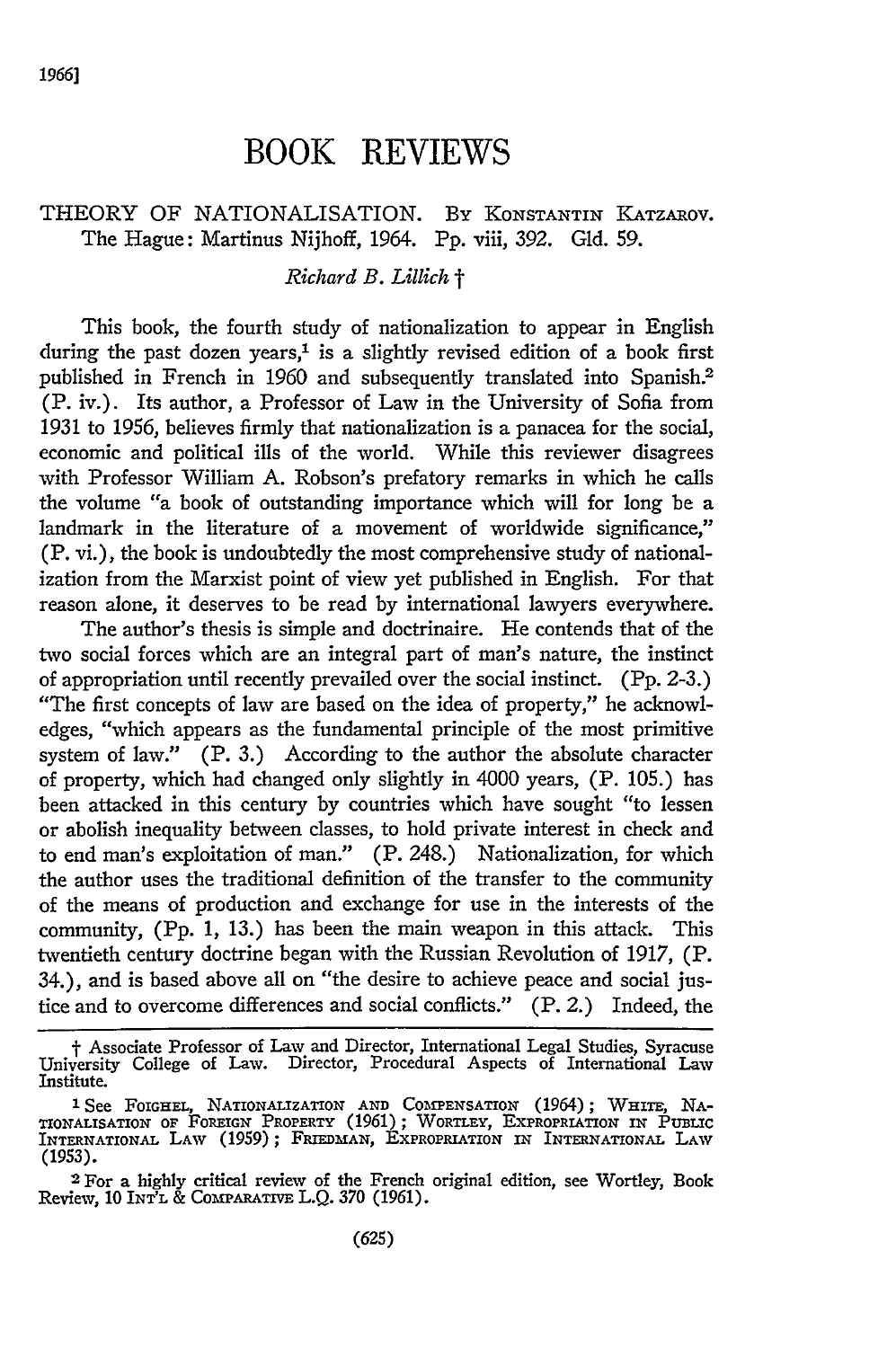author concludes that nationalization is the fruit of a moral effort by all mankind, (P. 18.)

While the author apparently prides himself on his ability to reach beyond the law "as it exists" to the influences of other disciplines, (P. 16.), his knowledge of them, economics in particular, appears rudimentary at best. Viewing capitalism through the eyes of Marx and Engels, (P. 9.), he apparently believes that this system still accords individuals an absolute right of private property, (P. 15.), as if it ever did. "It should never be forgotten," the reader is warned, "that between those who exploit their property rights and the thousands of citizens who carry on the activity of production and distribution, a deep gulf has been inexorably fixed under an economic structure based on private property." (P. 14.) Stock purchase plans, profit sharing arrangements, the guaranteed annual wage and even the government's substantial tax bite on corporate profits are devices which have been developed during this century to bridge the gulf between capital and labor, but all are ignored by the author. Thus, despite the fact that he admits when it suits his convenience that the right of property has been limited in the public interest, (Pp. 107-16.), he generally makes the "absolute and superlative conception of property" the strawman for his arguments. (P. 104.)

The author divides his work into four parts. The first part "The Achievement," consists of an introductory section tracing the development of the concept of nationalization from 1917 through the interwar period (Pp. 21-41.); a longer section covering in great detail the instances of nationalization throughout the world from 1944 to 1960 (Pp. 42-73.) ; and a short section giving his "general and systematic conclusions" (Pp. 74- 81.), the most important of which is that in nationalization "we are faced with a new stage in the evolution of law, and not merely with temporary reversals of accepted legal ideas."<sup>3</sup> (P. 79.) Throughout this part (E.g., pp. *30, 37,* 57, 75, 76.) and elsewhere (E.g., pp. 85, 133, 137, 142- 47.) the author reiterates that nationalization is a new legal institution distinct from classic expropriation. "This finding," he states, "makes it impossible to hold that the problems connected with nationalization can necessarily be considered and solved in the same way as those arising out of expropriation, or by analogy therewith." (P. 147.)

Part two of the book entitled "The Legal Structure," considers various legal aspects of nationalization under a socialist legal order. (Pp. 83-161.) Since "the right of property no longer concerns solely the proprietor and the thing, but also the social surroundings from which it makes its existence," (Pp. 120-21.) all legal questions, especially that of compensation, are permeated by this principle of social function. Hence, according to the author, "the social function of property theoretically justifies, in the case of nationalization, the possibility of establishing a certain scale of compensation (e.g. complete, equitable, limited or even nil)." (P. 122.)

**<sup>3</sup>** (Emphasis omitted.)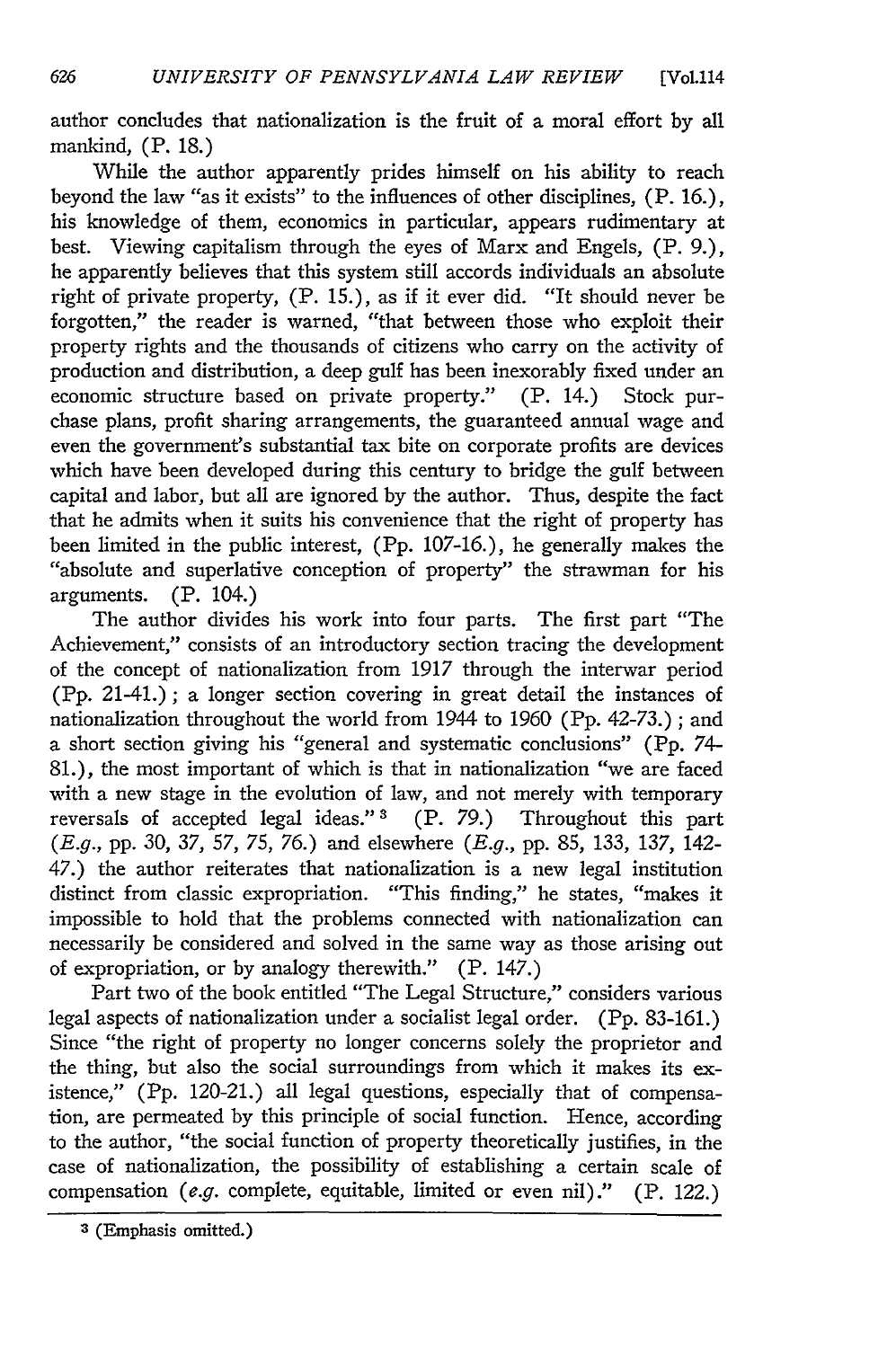It is "unacceptable even in principle to assimilate nationalization to confication on the sole ground of the absence of compensation." (P. 150.) Since property which is merely expropriated serves a lesser social function, compensation may be proper. (P. 122.) However, since the state is apparently the sole judge of what degree of social function, in effect it has the unlimited right to decide when it should pay compensation for the taking of property and the amount, if any, of this compensation.

The book's third part covers the "Operation" of nationalized enterprises and contains much interesting data on the form of nationalization, the place and function of nationalized enterprises in the socialist legal order, and the impact of the state plan upon the enterprises and economic life in general. (Pp. 163-282.) For this reviewer, the most surprising point in this part is that following his paeans of praise for the concept of nationalization, the author reveals that he finds it "difficult to make an objective assessment of the *practical success* of nationalization." <sup>4</sup>**(P.** 168.) The reader is told that the "neglect of the consumer will ultimately influence any appraisal of nationalization, perhaps even its fate" (P. 226.) ; that the "achievements of planning have not always been brilliant" (P. 250.); and that "personally, we consider the moment too early for a definitive verdict." (P. 239.) Furthermore, the author attempts to render criticism impossible, stating that "the success of nationalization cannot be assessed in figures, as if it were a commercial transaction; among the many relevant factors are, as we have seen, moral, social and ideological aspirations towards establishing the reign of social harmony and peace in the bosom of society." (P. 168.) Indeed, at one point he specifically enjoins the reader *not* to look at the record.

Obviously, the system of planning, like the system of utter economic freedom, has its advantages and its drawbacks; it would be irksome, if not futile, to compare them without regard for less obvious distinctions. It is unwise to contrast them mechanically or merely to compare the quantity and quality of their respective records; we should reckon with two other factors: a) the distant objectives which each has set itself; and b) the repercussions that their introduction has on individuals, especially on their social situation. The latter factor can be assessed with reference either to the present or future state of affairs. $5$  (Pp. 250-51.)

The fourth and final part of the book considers nationalization from the viewpoint of "International Law." (Pp. 283-373.) The author, after correctly pointing out that there have been few studies on the concept of property in public international law, (P. 284.), stresses the fact that "the rules governing property and the transactions to which it may be subject

<sup>4 (</sup>Emphasis in original.) **<sup>5</sup>**Notice the dichotomy in the first sentence between a system of planning and one permitting "utter economic freedom."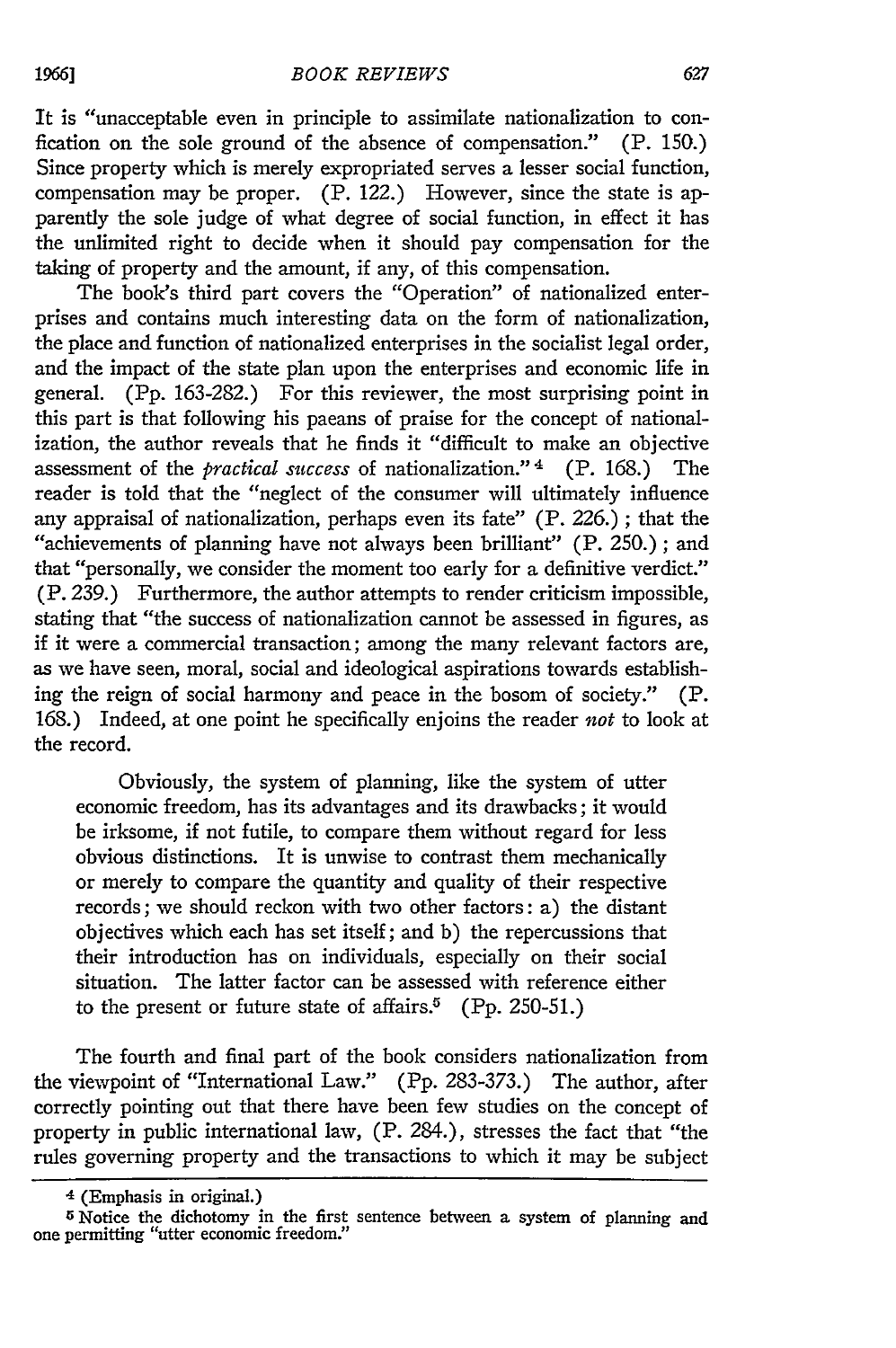have been borrowed until very recently from municipal private law and accepted without any reservations in public international law." (P. 285.) Thus international law, like municipal law, considered private property to be inviolable. (P. 292.) However, "the new conceptions of the content of property, . **.** . the 'social function' attributed to it and, above all, the considerable increase in the extent of public ownership, are factors which exercise an equal influence on the position of property in public international law." (Pp. 300-01.) Since the right of property is not a fundamental human right, (Pp. 296-98.) its content, scope and nature can be modified in international as well as municipal law. (P. 303.)

In words which remind one of Mr. Justice Harlan's opinion in *Banco Nacional de Cuba v. Sabbatino*<sup>6</sup> the author states that "judgments relating to the international validity of nationalization could only usefully be placed together under one head if a common international notion of property existed. But this is not the case, and less so today than at any other time." **7** (P. 309.) Anticipating the legal conclusions in Mr. Justice Harlan's opinion, the author finds further that "the most serious differences concern the principle of the compensation due for the deprivation of property." (P. 309.) The traditional rule providing "for full compensation has undergone essential modifications. Although it cannot be claimed that a new custom is already established, it must nevertheless be recognized that this customary norm of the past is today being transformed." (P. 343.) In words more familiar to international lawyers in the United States, the lack of consensus on the compensation question permits countries to take the property of foreigners upon a payment of much less than complete compensation. 8 Factors which affect the amount of compensation to be paid include the nature of nationalized property, the expediency and social necessity of the nationalization, the nationalizing country's capacity to pay, and finally the way in which the property was acquired. (Pp. 354-56.) Hence the postwar nationalizations which have provided for partial compensation have not run afoul of international law, despite the fact, neatly tucked away in a footnote, that "in none of the countries of Eastern Europe has even this limited compensation been paid to the owners." (P. 332 n. 66.)

In his efforts to free nationalizing countries from the restraints of any legal sanctions whatsoever, the author has some difficulty with the numerous lump sum compensation agreements by which communist

**<sup>0</sup>** 376 **U.S.** 398, 429-30 (1964) ; see LILLIcH, THE PROTECTION OF **FOREIGN INVEST-MENT:** SIX PROCEDURAL STUDIES ch. II (1965).

**<sup>7</sup>**(Emphasis omitted.) **"A** universally accepted rule synthesising the attitudes and practice of the international community is therefore indispensable. In view of the present divisions on this subject within the international community, this synthesis may be extremely difficult to achieve." (P. 344.)

**<sup>8</sup>** The author adopts the national treatment argument with no serious discussion of the diplomatic protection of aliens abroad. (Pp. 308-09, 313, 356.) In similar conclusory fashion, he states that nationalization decrees must be given extraterritorial effect. (P. **357.)**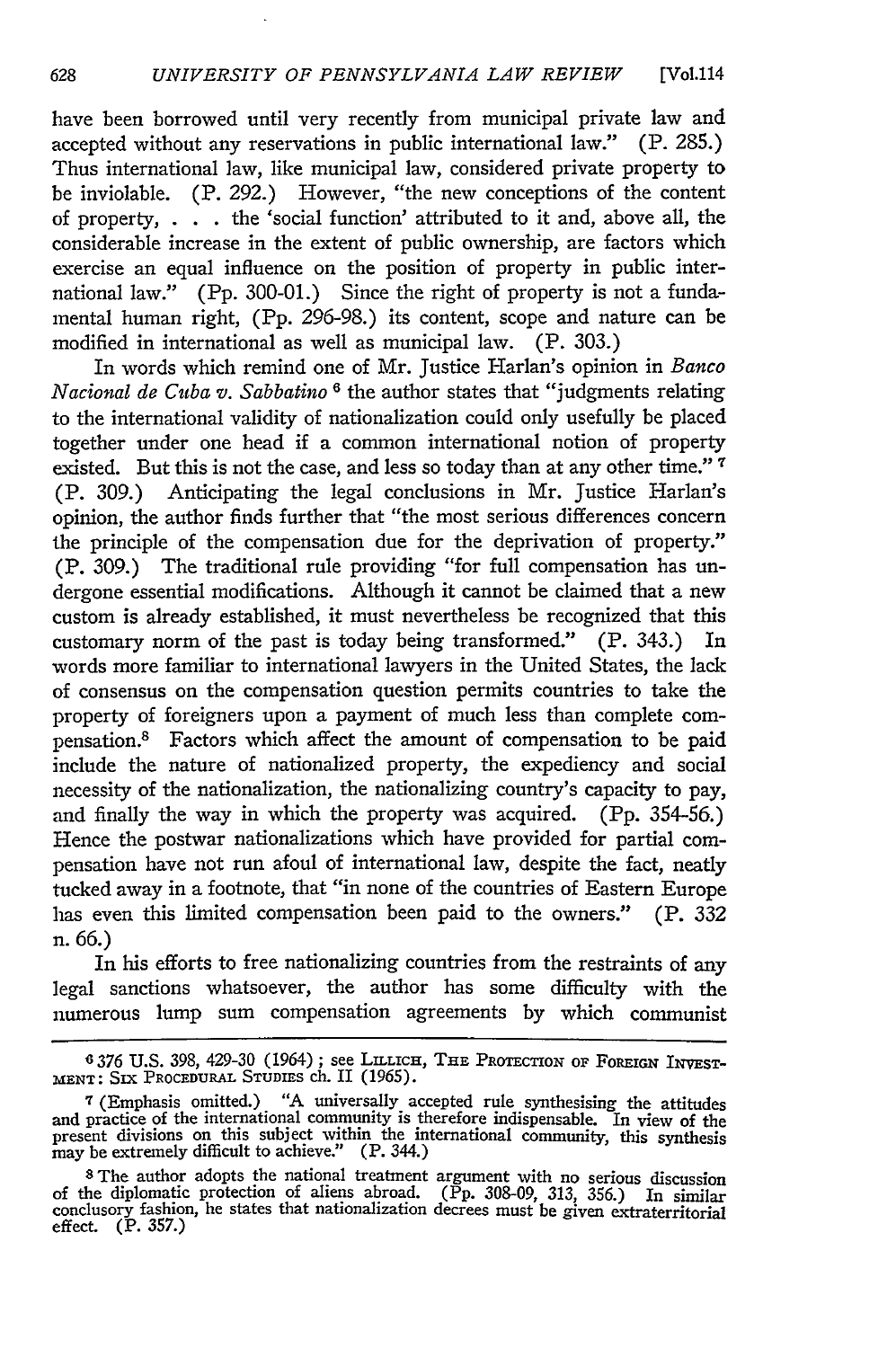countries have paid partial compensation for the taking of property of foreigners." At first, calling them "financial and commercial compromises," he states that "they avoid adopting a position of principle with regard to the juridical basis of compensation in international law." (P. 342.) Later, he reiterates that these settlements "are agreements by way of compromise, which do not necessarily carry with them the recognition or the creation of a new law and do not constitute precedents that may definitely lay down the direction of future developments." (Pp. 365-66.) Yet he acknowledges that "in the present circumstances, it is impossible to assert that these agreements will exercise no influence on the development of international law," (P. 366.), and even goes so far as to suggest that "the conclusion of so many agreements must be held to be a phenomenon beneficial to international relations, since this is a prior condition of the establishment of an international rule of nationalization." (P. 365.) It is unfortunate that the author did not see fit to develop his position on these lump sum settlements more fully, especially in view of the United States-Bulgarian Claims Agreement of 1963.10

In conclusion, it should be apparent from the tenor of this review that the author, albeit ably, has presented his readers with little more than a partyline approach to nationalization. In addition to the doctrinaire quality of the book, its overemphasis of the somewhat unique Eastern European nationalizations, and its omission of other relevant data (such as United National Resolution 1803) *11* which point to a much wider consensus on the key question of compensation, the book fails to recognize the impact of the numerous new nations, who certainly will participate in the shaping of the author's proposed new international law of property and whose interest in a stable international economy would hardly be best served by the adoption of doctrinaire positions in dealings with capital exporting countries. However, as an antidote to the euphoria which the Hickenlooper amendment standard of compensation has caused among international lawyers in the United States, $^{12}$  and a reminder that the concept of property in international law needs substantial and immediate clarification the book serves a useful purpose. It should be read in conjunction with Dr. White's *Nationalisation of Foreign Property,13* easily the most valuable source book on contemporary nationalization practice yet published.<sup>14</sup>

**9** These agreements are the subject of an extensive study by the Procedural Aspects of International Law Institute at Syracuse University College of Law.

**<sup>13</sup>**Cited note 1 *supra.*

14 See Lillich, Book Review, 12 **J. PuB.** L. 228 (1963).

**<sup>3</sup>o** Agreement With Bulgaria, July *2, 1963* [1963] 14 U.S.T. & O.I.A. 969, T.I.A.S. No. 5387; see Lillich, *The United States-Bulgarian Claims Agreement of 1963,* 58 Am. **J. IN L** L. 686 (1964).

<sup>&</sup>lt;sup>11</sup> U.N. GEN. Ass. OFF. REC. 17th Sess., Supp. No. 17, at 15 (A/5217) (1962), reprinted in 57 AM. J. INT'L L. 710 (1963); see Schwebel, *The Story of the U.N.'s*<br>Declaration on Permanent Sovereignty Over Natural Resources (1963).

*<sup>12</sup>*See generally Lillich, *op. cit. supra* note 6, at 130-32.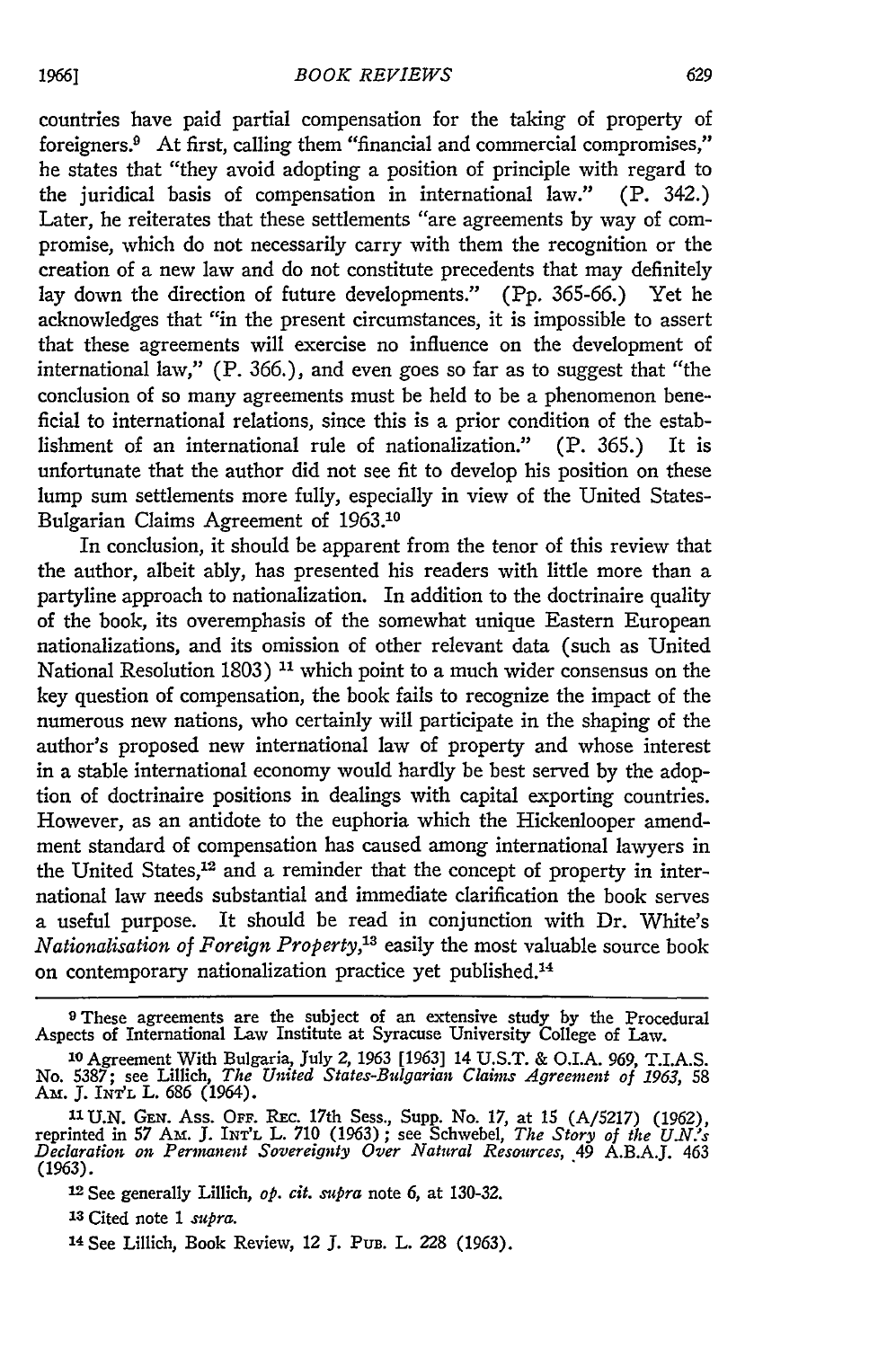### RANSOM: A CRITIQUE OF THE AMERICAN BAIL SYSTEM. By RONALD GOLDFARB. New York: Harper & Rowe, 1965. Pp. 265. **\$5.95.**

#### *Harry I. Subin j*

In recent years, the American bail system has come under increasingly heavy attack. Premised on the possession of money as the condition precedent to release, our modern system has caused great hardship to the poor defendant, who often can make bail only by draining his already limited assets and more often cannot make bail at all. Because of the prerequisite of money, many must await their day in court in jail. In *Ransom: A Critique of the American Bail System,* Ronald Goldfarb describes the plight of the poor defendant. With the announced purpose of arousing the American public about the inequities of our bail practices, $<sup>1</sup>$ </sup> to force a drastic change in our laws, Goldfarb describes the promising experiments which have been performed in recent years, and which offer, and in fact have provided, substantial relief. Led by the landmark Manhattan Bail Project, projects in scores of communities have demonstrated that strict reliance on money bail is not only unfair but unnecessary.2 The techniques used by these projects are simple-so simple, indeed, that it seems incredible that so many American courts have gone on so long without applying them. In essence, a bail fact finding agency is established to provide the courts with verified data which is designed to show the trustworthiness of selected defendants. On the basis of this data the court is able quickly to determine the propriety of substituting release on recognizance, a decision that the defendant can be "trusted" to appear in court, for a money bond. By showing that factors such as strong community and family ties, a good employment history and the lack of a serious prior criminal record are far better indicia of a defendant's reliability than money, these experiments have demonstrated that elimination of the money requirement will jeopardize neither the efficient operation of the courts nor the safety of the community. By educating the courts, the prosecutors and the defense bar to the shocking extent to which pretrial detention of demonstrably good risks is caused solely by poverty, bail reformers have shaken many in the legal community from their apathy.

<sup>&</sup>lt;sup>+</sup> B.A., Oberlin College; LL.B., Yale Law School. Office of Criminal Justice United States Department of Justice. The views of the author do not necessarily reflect those of the Department of Justice.

**<sup>1</sup>** For another description of this problem see **REPORT** OF **THE** ATTORNEY GENERAL'S COMMITTE **ON** POVERTY **AND** THE ADMINISTRATION OF FEDERAL CRIMINAL JUSTICE

<sup>(1963).</sup> For a concise and comprehensive analysis of the American bail system as a whole, see FREED & WALD, BAIL IN **THE UNITED STATES:** 1964 (Report to the National Conference on Bail and Criminal Justice 1964).

**<sup>2</sup> For a recent account of the developments in bail reform, see PROCEEDINGS** NATIONAL **CONFERENCE ON BAIL AND** CRIMINAL JUSTICE (1965); INTERIM **REPORT,** NATIONAL CONFERENCE **ON** BAIL **AND** CRIMINAL JUSTICE (1965).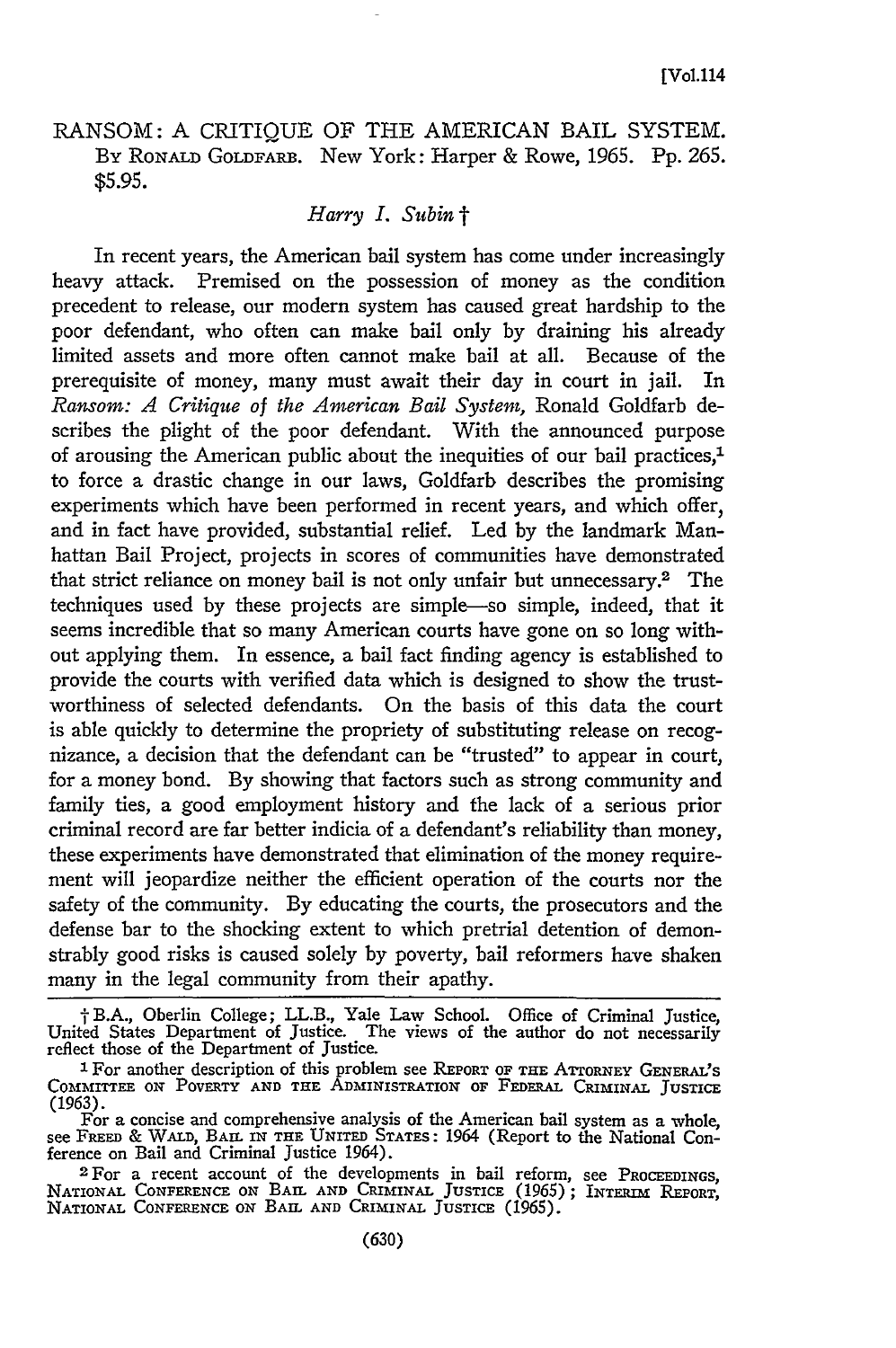*Ransom* describes the successes of such bail reform with enthusiasm; perhaps, however, with too much enthusiasm. For the conclusion which the author derives from his analysis of the reform movement is that the possibility that the money bail system can be eliminated is already a fact. He apparently concludes that the standards developed **by** the bail projects for use in cases of the most trustworthy defendants could be met in almost every case. Fully ninety percent of all defendants could be released prior to trial, he says, either on their word alone or in the custody of some third party, preferably an officer of the court. The "few" cases remaining could be handled **by** a relatively simple procedure, which would permit pretrial detention in necessary cases.

The principal difficulty with this solution is that there is very little factual support for the premise upon which it is based, *i.e.,* that the overwhelming majority of detained defendants are unable to gain their freedom solely because of their poverty, and that they could be safely released from jail after arrest if they were not forced to pay a "ransom." As Goldfarb sees it, the trouble with current practices is not simply that poverty is a factor contributing to unwarranted pretrial detention but that it is the only factor. He thus reasons that money bail allows the "rich and connected" to purchase their freedom and "go home," while the "poor, the friendless and sometimes the innocent are punished **by** imprisonment." Since Goldfarb states both that the "average bond" is **500** dollars and that "millions of men and women are held in 'ransom' in American jails" through the bail system, he leaves the distinct impression that most detention is the result of the defendants' inability to post even this relatively low bond. However, these factual premises are more than debatable, for there is no way to estimate what *the* average bond is. Nor is there any basis to conclude that millions are being detained for want of money to purchase such a bond. But more important, Goldfarb fails to give adequate consideration to the fact that bail serves more than one purpose in American courts today. Bail is not only an easy alternative to that thorough factual investigation of individual cases which the projects are now beginning to provide; it is also the chief-indeed the only--method which the court has to deal with the defendant whose reliability it questions. Whether consciously or not the courts very frequently use bail to detain or at least make difficult the release of defendants whom they feel pose a danger to the court **by** way of flight, or to the community by way of future crime.<sup>3</sup> In Goldfarb's exuberance over the findings made **by** the bail projects as to how the reliable defendant can be discovered, he overlooks the fact that there are many whose reliability cannot be determined **by** the tests developed thus far, and who for this reason, rather than simply their poverty, are detained on high bail. In truth, no one knows in what proportion the good risk defend-

**<sup>3</sup>**Except in capital cases, the **law** generally assumes a right to be admitted to bail, subject to the posting of required security. See FED. R. CRIM. P. 46(a) (1), (c). The courts in most jurisdictions have no statutory power to use bail intentionally to prevent release.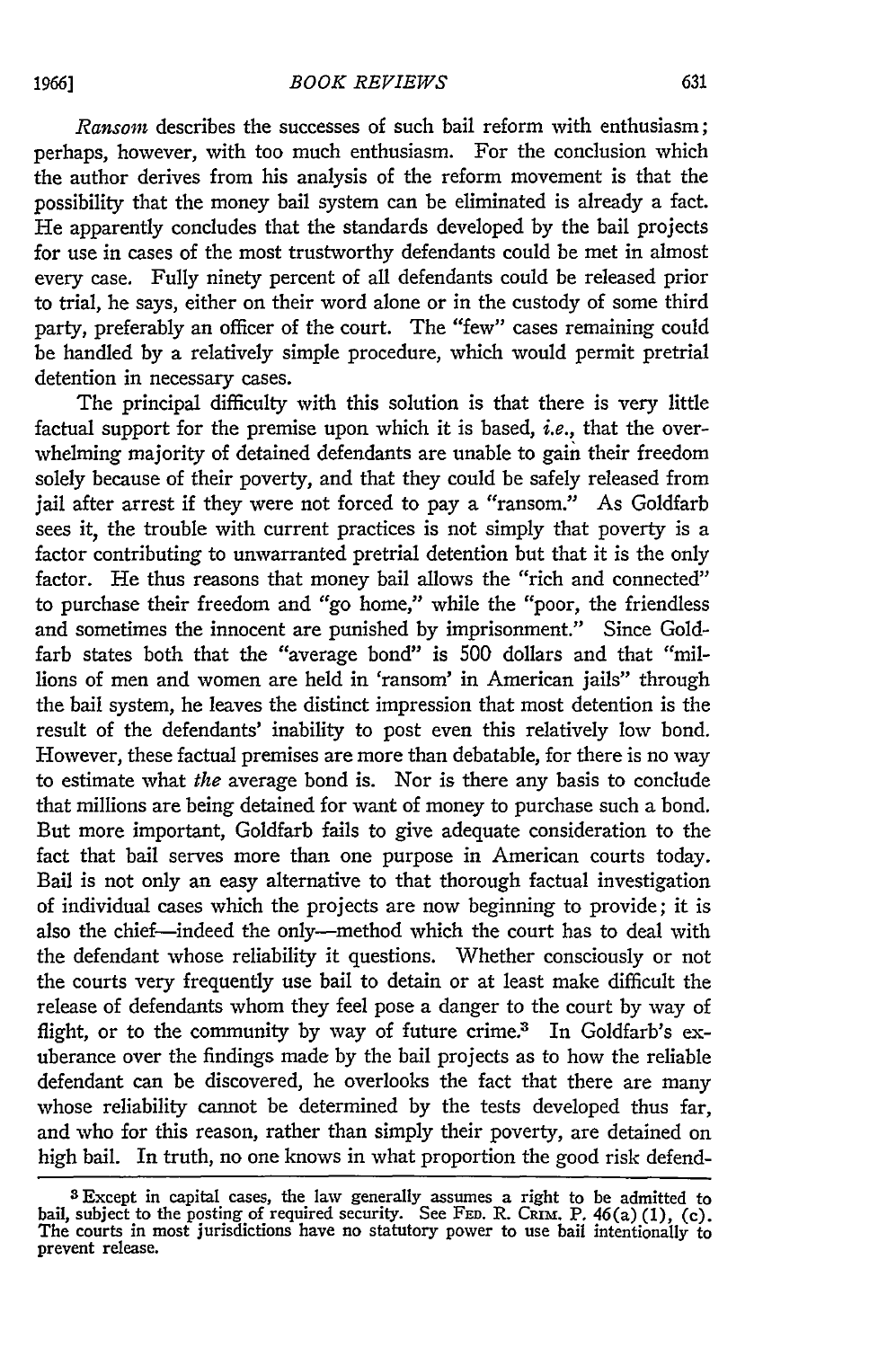ant stands to the bad. And the suggestion that the proportion is anything like ninety to ten is, at this stage in our development, mere wishful thinking. It is true that some federal districts, notably the Eastern District of Michigan, seem to be approaching the kind of system which Goldfarb advocates. Indeed, a recent unpublished survey by the Department of Justice shows that the proportion of defendants released on recognizance in this district is approaching ninety percent, and the rest-presumably those considered bad risks-are being detained by high bail. But the federal crime picture with its absence of common-law criminal jurisdiction is radically different from that of the states, and hence the analogy falters. Proof of this appears when the results of this survey in the District of Columbia are compared with those in Eastern Michigan: in the District of Columbia, where common-law jurisdiction is so great a part of the criminal caseload, the "r.o.r." rate is about twelve percent, and the detention rate about thirtyfive percent, with the remaining defendants being released on bond. Certainly the bail projects have never attempted to make a determination as to what proportion of the total criminal population is in the good risk category. These experiments have illustrated only the criteria with which to determine who are the best risks. But the successes of the reform experiments can no more be used to conclude that almost all defendants fit these criteria than to conclude, as some are tempted to do, that all defendants who do not fit them are poor risks. How to separate the truly poor risk from the one whose reliability can simply not be easily ascertained is one of the great problems facing students of the bail system today. Even what little information we have suggests, moreover, that the problem is of far greater dimensions than Goldfarb would have us believe. Data produced by one of the country's most advanced bail projects, that in the District of Columbia, illustrate this point. The project's statistics show that during 1964, of a total of 1,676 felony and misdemeanor defendants considered for recommendation for release on recognizance, $4$  only 460 qualified under their risk evaluation system.<sup>5</sup> This amounts to about twenty-five percent of all defendants considered. Over seventy-five percent of the defendants failed to qualify, primarily because they had insufficient roots in the community, serious prior felony records, or were out on bond on other charges at the time of arrest.<sup>6</sup> Other projects, including the Manhattan Bail Project, show similar results.<sup>7</sup> It seems, therefore, that notwithstanding the undeniable importance of the reform efforts which have gone on thus far, it is un-

<sup>4</sup> See McCarthy & Wahl, *The District of Columbia Bail Project: An Illustration of Experimentation and a Brief for Change,* 53 GEo. L.J. 675, 708 (1965). The total number of felony and misdemeanor defendants was 3,393. The 1,617 excluded from consideration were mostly individuals who had posted money bail prior to any possible project recommendation. See *id.* at 709 (Table XVI).

**<sup>5</sup>** See *id.* at 712.

**<sup>6</sup>** See *id.* at 710-11 (Table XVII).

<sup>&</sup>lt;sup>7</sup> See FREED & WALD, *op. cit. supra* note 1, at 62. In three years in Manhattan, 13,000 defendants were considered; 3,000 were excluded on the basis of the crimes with which they were charged, and only 4,000 of the remaining 10,000 were recom-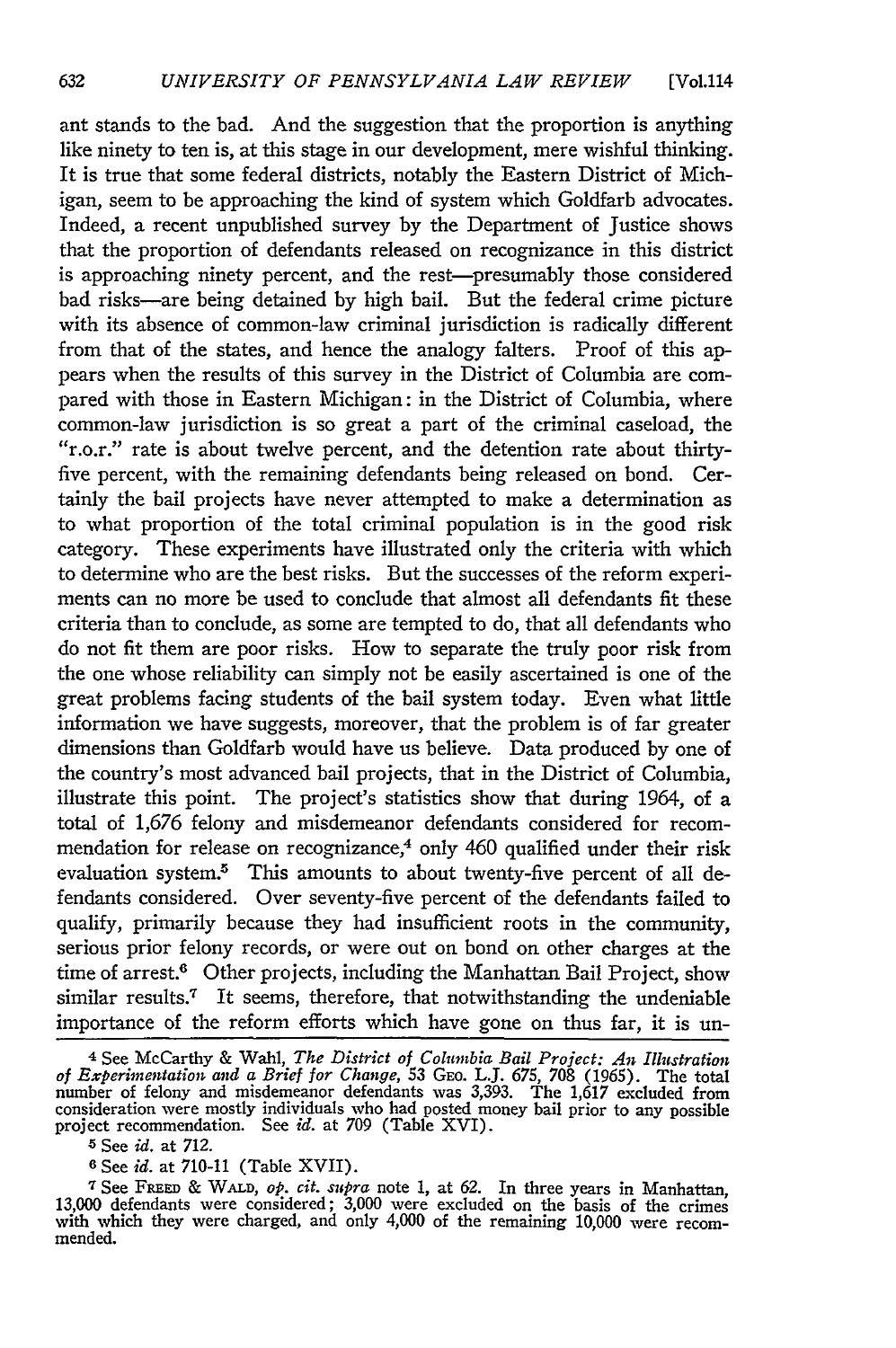realistic to propose basing an entire system on the highly selective criteria for judging risks which they have developed.

This, however, is what Goldfarb has done, making his plan work simply by divining his own percentages of defendants to which to apply it. With this basic flaw in mind, we can turn to his proposal for dealing with the "few" cases which remain. It will be seen that these are almost exactly the same defendants who will fail to qualify for recommendation for release on recognizance under current standards,<sup>8</sup> and who thus might well be detained in the "pure" release-detention system which Goldfarb proposes. It can be seen further from the data produced by the bail projects that this will constitute a sizeable part of the criminal population.

The plan establishes a full pretrial detention hearing, in which the court would be permitted, on the basis of a "strong showing" by the prosecutor that there was a need for detention, to order pretrial detention of the following defendants:

(1) Those charged with crimes of "extreme violence," or "obviously pathological crimes";

(2) Those charged in subversion cases "where violence, sabotage or treason were involved";

(3) Those in whose cases "recidivism or obstruction of justice is reasonably anticipated";

(4) Defendants in cases not involving these crimes, if they were "uncooperative" during the bail investigation which the plan establishes, or if they were "unknown" and the investigating officer in charge of the case could not ascertain "sufficient facts to administer pretrial supervision."

The author gives us no hint as to what would constitute a "strong showing" of the need for detention. He passes off the problem posed by the recidivist as if we know how to "reasonably anticipate" who he might be. And he tells us nothing about what facts concerning the defendant would be "sufficient" to enable a supervising officer to administer a release program. Under this plan the courts would be able to act no more intelligently than at present, except to the extent that they are provided with fact finding agencies to ferret out the low risk defendant. And it must be stressed that the existence of such an agency has not ended the detention problem. Far from it. My own study of the courts in the District of Columbia where bail is set in most cases indicates, for example, that over one-third of all defendants are detained prior to trial, notwithstanding the presence of the District of Columbia Bail Project. These detainees, moreover, appear to be precisely those persons whom the court believes it can "reasonably anticipate" will commit future crimes,<sup>9</sup> or

**<sup>8</sup>**See *id.* at 57-59.

**<sup>9</sup>** For example, of 150 defendants in detention charged with felonies, nearly 70% were charged with crimes of violence. The average bond set in these cases was \$4,700.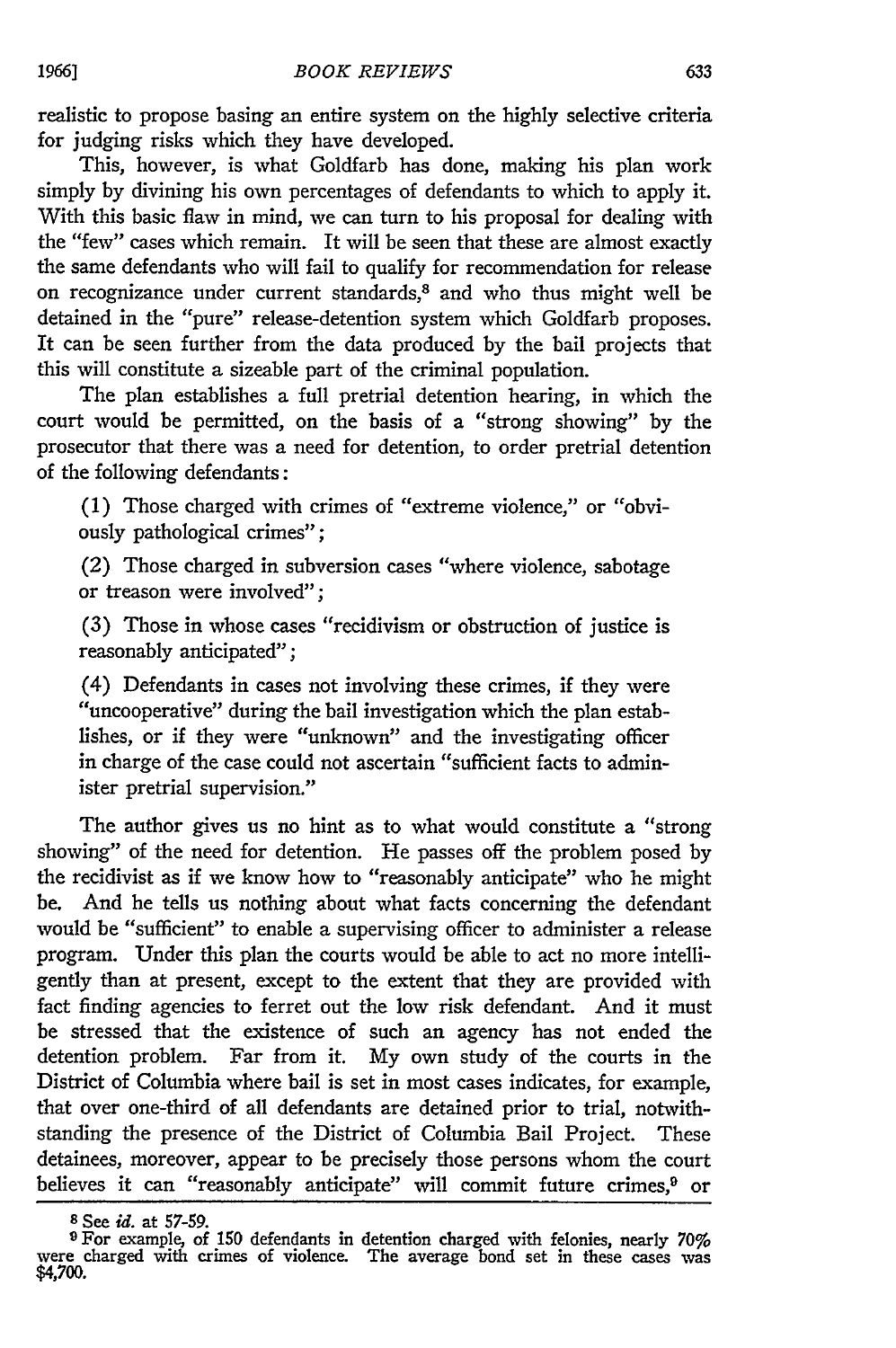about whom the Bail Project failed to produce sufficient positive facts to warrant a positive recommendation for release on recognizance. Ironically, the fact that more are not detained results from their ability to post money bail. Goldfarb would eliminate the availability of release on money bail, and thus it might well be that pretrial detention would increase under his plan, notwithstanding his conclusion that it would release the "mass" of defendants. This conclusion in no way proves the ultimate value of the money bail system. It does, however, suggest that a far more sophisticated set of criteria for risk determination is required before the "play" is taken out of current procedures.

Moreover, *Ransom* overlooks the significant point that apart from the limited experience of the bail projects, no progress has been made in accurately predicting either the risk of flight or of future criminal acts. Whatever the precise dimensions of this problem, it clearly is still of utmost concern to persons trying to keep the reform movement growing. The bail projects either do not provide the ultimate answers or have not presented sufficient evidence. To resolve this problem it must be demonstrated that in fact there is only a minimal danger that defendants who are released will commit crime or flee; or, if the danger is not minimal, that there are accurate ways to predict which defendants will engage in illegal acts. *Ransom* does not provide an answer.

Poised in the background of any discussion of bail reform are a number of constitutional questions of the greatest importance. *Ransom,* which the author describes as intentionally not a "fully documented legal treatise," suggests the two major areas of concern but elaborates on neither. The first is the propriety of making money bail a condition of release for the indigent. The issue has been raised **by** Mr. Justice Douglas, sitting as a Circuit Justice in *United States v. Bandy:* "Can an indigent be denied freedom, where a wealthy man would not, because he does not happen to have enough property to pledge for his freedom"? **' 0 A** very compelling "no" has been suggested **by** Professor Caleb Foote in a recent article which stands as the only serious work in the area to date.<sup>11</sup> Professor Foote believes that the equal protection argument suggested in *Bandy* is on much the same footing as that announced **by** the Court in *Griffin v. Illinois.12* In *Griffin* the Court forbade the denial of appellate review to indigents simply because they were financially unable to furnish the appellate court with a transcript of the trial proceedings.<sup>13</sup> The analogy is clear.

Far more difficult is the second major question involved in the "crisis" in the law of bail: that is, whether pretrial detention of a defendant on the grounds of dangerousness or the risk of flight would be constitutional.

**<sup>31</sup>**81 Sup. Ct. 197, 198 (Douglas, Circuit Justice 1960).

<sup>11</sup> Foote, *The Corning Constitutional Crisis in Bail: I & II,* 113 **U.** PA. L. REV. 959, 1125 (1965).

**<sup>1-2</sup>** 351 U.S. 12 (1956).

**<sup>13</sup>** *Id.* at 546-47. See also Foote, *supra* note 11, at 1153-57.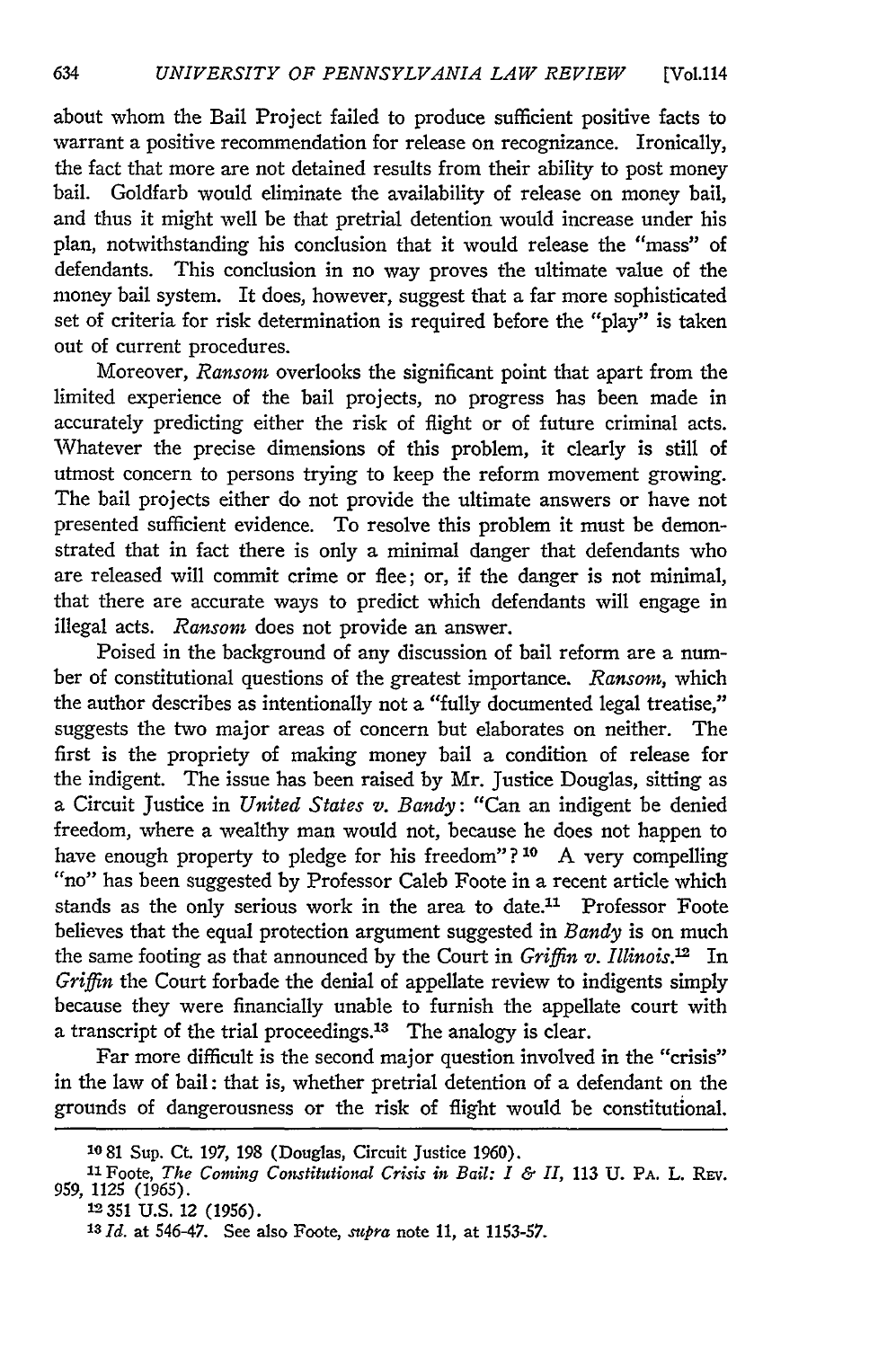The question subsumes two issues: first, whether the "excessive bail" clause of the eighth amendment implies an absolute right to bail, and therefore makes denial of bail impossible; and second, whether the due process clause of the fifth (and fourteenth) amendment prevents the imprisonment of a person on the basis of a prediction of future misconduct. Neither question has been authoritatively decided. *Carlson v. Landon,14* the most recent statement **by** the Supreme Court on the meaning of the eighth amendment, suggests a rather limited right to bail. In *Carlson,* the Court compared the right contained in that amendment with its British counterpart  $15$ —and in England bail has always been considered a matter of judicial discretion not of right. However, *Carlson* involved an alien, and the decision of the Court in upholding the denial of bail was based upon Congress' plenary power over aliens, not on a precise definition of the eighth amendment. Professor Foote is probably correct in stating that the right to bail is broader than that suggested in *Carlson* and extends to a "broad category" of cases.<sup>16</sup>

This may be as definite an answer as the eighth amendment can yield; and thus it seems possible that the preventive detention issue will ultimately be decided on due process grounds. Such a suggestion was made in *Stack v. Boyle*,<sup>17</sup> a case involving the imposition of extremely high bail on a group of Communist defendants. The Court observed that there was a "traditional right to freedom before conviction," which "permits the unhampered preparation of a defense, and served to prevent the infliction of punishment prior to conviction. **. . .** Unless this right to bail before trial is preserved, the presumption of innocence **. . .** would lose its meaning." **18** This language would appear to present a rather solid obstacle to any preventive detention scheme. But the *Stack* case must be interpreted in the light of present bail practices, many of which appear to be inconsistent with the implications contained in the broad language of *Stack.* Thus it has never been considered illegal to impose bail in an amount greater than a person could meet,<sup>19</sup> notwithstanding that the denial of pretrial freedom is quite the same for such a defendant as if bail were denied outright.<sup>20</sup> Nor has the right to deny bail in capital cases,<sup>21</sup> or even

<sup>14</sup>**342 U.S.** 524 (1952).

**<sup>15</sup>**"[Elxcessive bail ought not to be required .... " Bill of Rights, 1689, **1** W. & M., c. *2,* § 10.

**<sup>16</sup>**Foote, *supra* note 11, at 989.

**<sup>17</sup>**342 U.S. 1 (1951). *<sup>1</sup>*

*8* **Id.** at 4.

**<sup>19</sup>**White v. United States, 330 F.2d 811, 814 (8th Cir.), *cert. denied, 379* **U.S.** 855 (1964). See also United States v. Rumrich, 180 F.2d 575, 576 (2d Cir. 1950) (per curiam) (dictum).

2oNote also that the imposition of bail involves a prediction of future conduct; that this conduct, flight, is a crime in many places  $(e.g., 18 \text{ U.S.C. } \S 3146 \ (1964)$ <br>(federal bail jumping statute)); and that hence the very act of setting bail in some<br>sense defeats the "presumption of innocence." Query

**21** This has been expressly permitted in federal law since the Judiciary Act of 1789, 1 Stat. **91.**